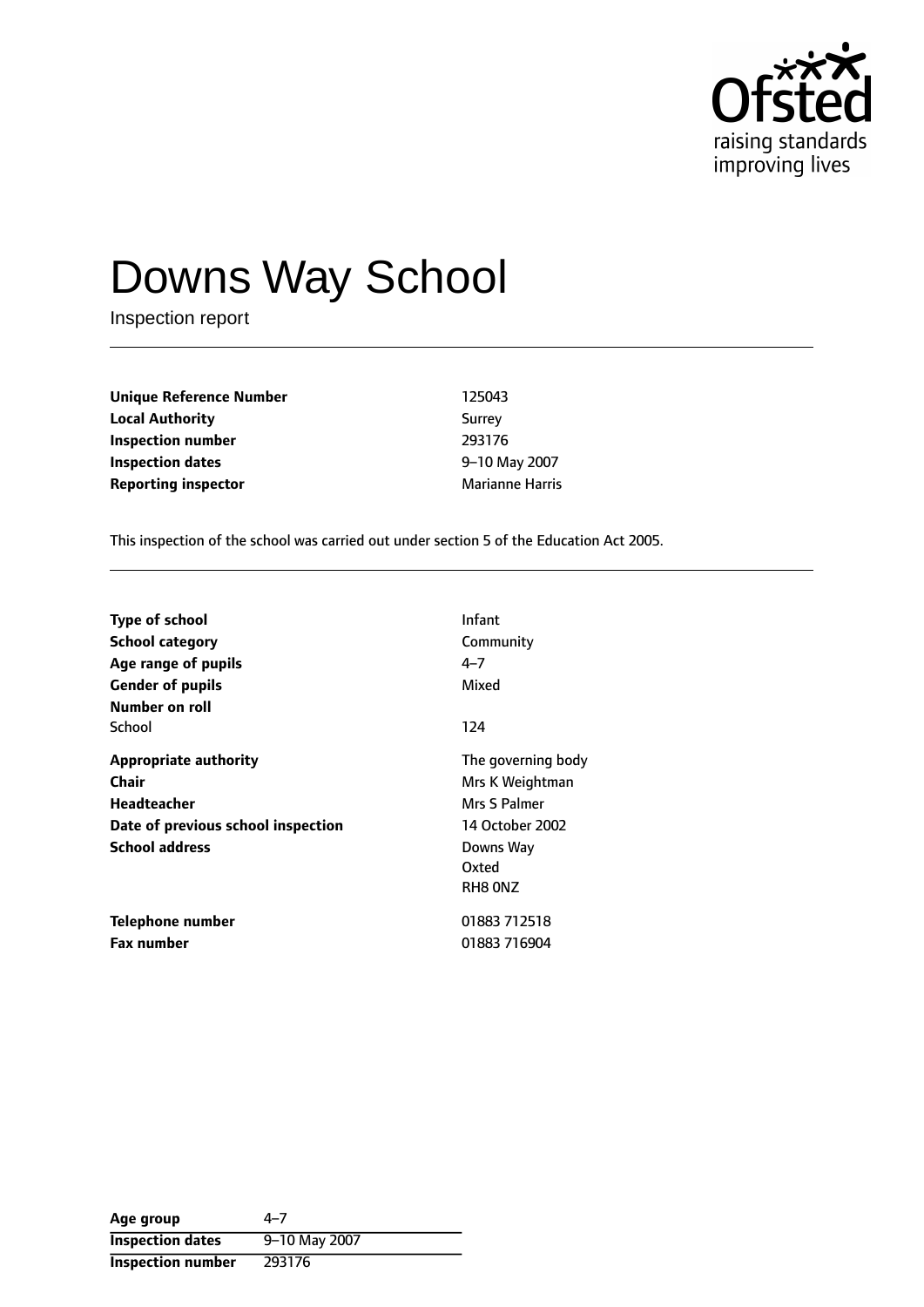.

© Crown copyright 2007

#### Website: www.ofsted.gov.uk

This document may be reproduced in whole or in part for non-commercial educational purposes, provided that the information quoted is reproduced without adaptation and the source and date of publication are stated.

Further copies of this report are obtainable from the school. Under the Education Act 2005, the school must provide a copy of this report free of charge to certain categories of people. A charge not exceeding the full cost of reproduction may be made for any other copies supplied.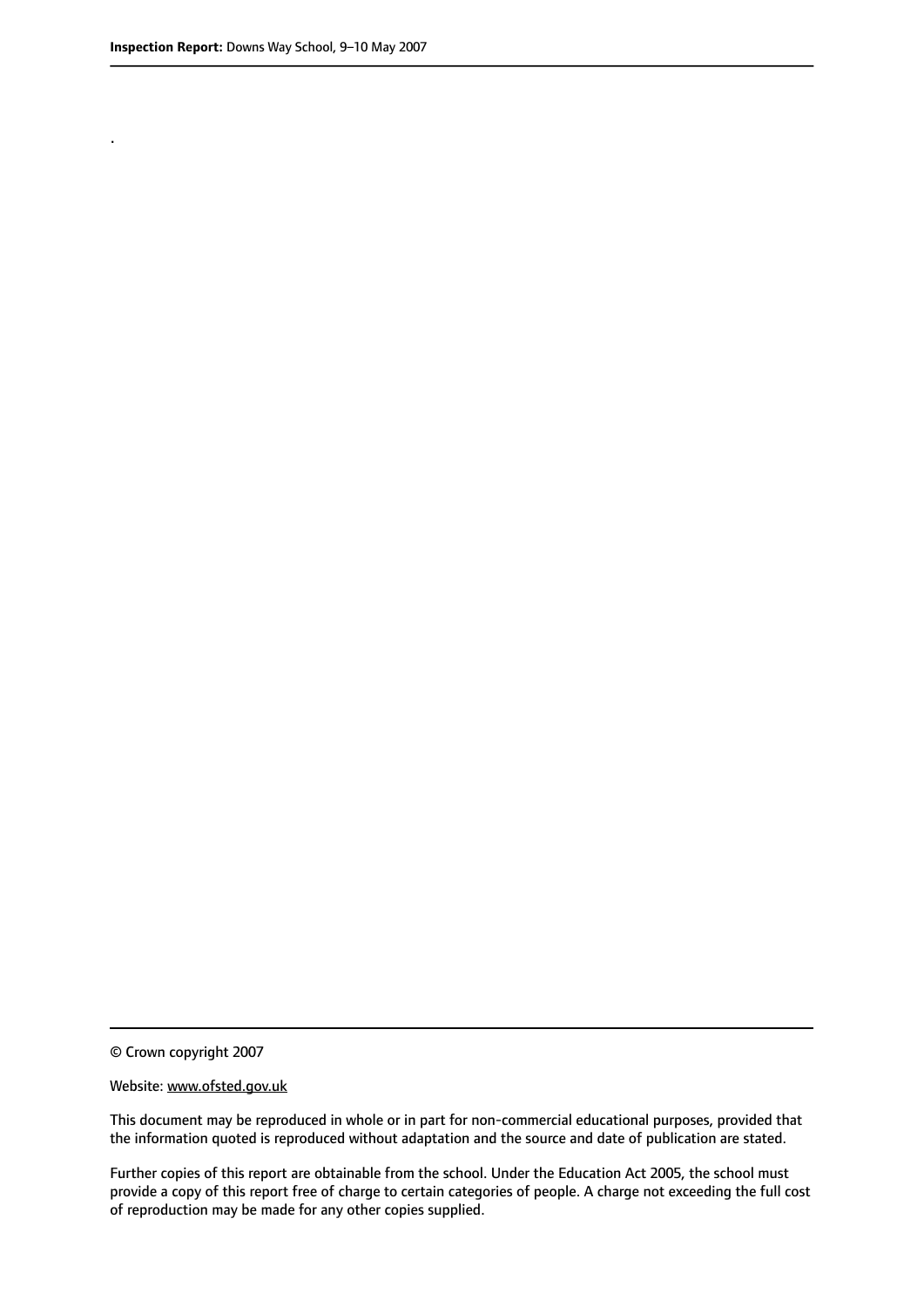# **Introduction**

The inspection was carried out by an Additional Inspector.

## **Description of the school**

This is a smaller than average infant school in a socially advantaged area of Surrey. Most of the pupils are of White British heritage and a few are from a minority ethnic background. The number of pupils who have learning difficulties and disabilities is much lower than normally seen, but is rising. These needs are mainly for speech difficulties or emotional needs.

#### **Key for inspection grades**

| Grade 1 | Outstanding  |
|---------|--------------|
| Grade 2 | Good         |
| Grade 3 | Satisfactory |
| Grade 4 | Inadequate   |
|         |              |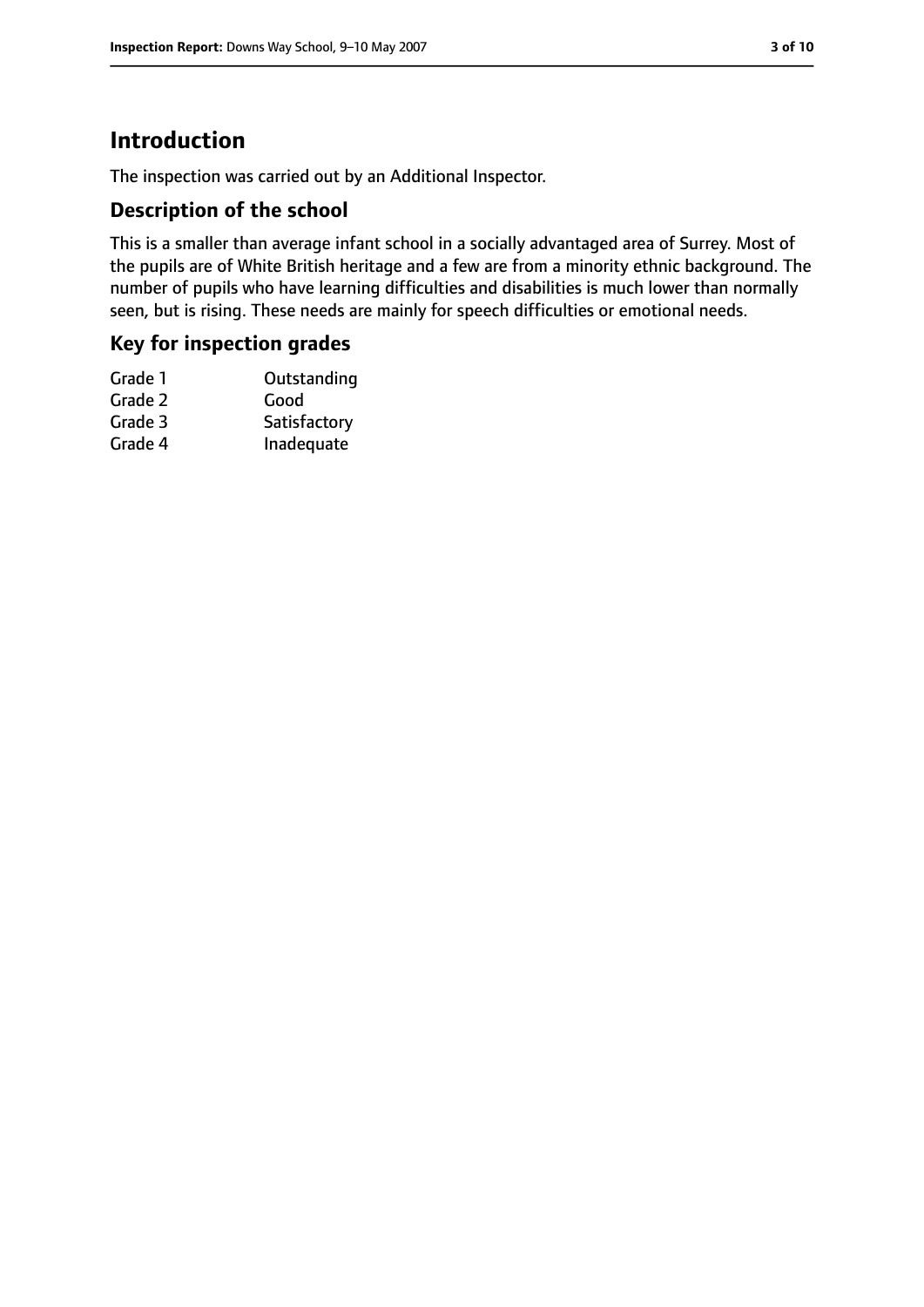# **Overall effectiveness of the school**

#### **Grade: 2**

This is a good school where pupils make good progress from an average starting point. Teaching and learning are good and the school is well led and managed. Parents are particularly pleased with the recent improvements and many comment on how much their children enjoy school. They attribute the warm and friendly atmosphere in the school to the good leadership of the headteacher and the approachable, professional staff.

Provision for children in the Foundation Stage is good. They achieve well in all areas of learning so that, by the time they enter Year 1, they reach standards that are in line with those expected for their age and some children exceed them. Children make particularly good progress in their personal development, although some find it difficult to listen attentively. This difficulty continues into Years 1 and 2, with some pupils occasionally talking over the teacher or others in the class. The school has identified this and is working towards providing more opportunities for pupils to listen to each other. Standards in reading, writing and mathematics are above average by the time pupils leave the school, and they achieve well to reach these standards. Pupils with learning difficulties and disabilities are well supported so that they make good progress, and those who are more able are generally challenged to achieve well. However, there are times when teachers plan work on a carousel basis where pupils take turns at each activity. When this happens, some activities are not sufficiently challenging and others cannot be fitted into the time available. Consequently, some pupils lose interest or do not have enough time to complete their work.

All staff work very well together as a team. The purpose of each lesson or activity is carefully explained so that pupils know what it is they are going to learn. Each child's progress is carefully tracked so that any who are not making the expected progress can be given support so that they can soon catch up. The curriculum is rich and varied and makes very good use of the outside area. Pupils' personal development is fostered well. Children quickly settle into school and learn to get along together. Pupils understand how to keep healthy and safe and make a good contribution to the school and local community. They are well equipped for the next stage of their education. Governors are very supportive of the school and work with the staff to accurately identify what the school needs to do next to improve.

#### **What the school should do to improve further**

- Provide more opportunities for pupils to listen to each other.
- Plan activities during carousel time that are challenging and can be completed in the time available.

## **Achievement and standards**

#### **Grade: 2**

Attainment on entry to the school varies each year, but is broadly average. Children make particularly good progress in their personal development as they quickly settle into school routines and make friends. Over the recent past, standards in national assessments for pupils in Year 2 have been above average in reading, writing and mathematics. These standards are currently being maintained and the school's own accurate tracking data shows that pupils of all abilities make good progress and achieve well. The school has been particularly successful in raising the attainment of boys so that they reach standards that are above those normally seen. This is because the school makes such good use of all the available facilities and plan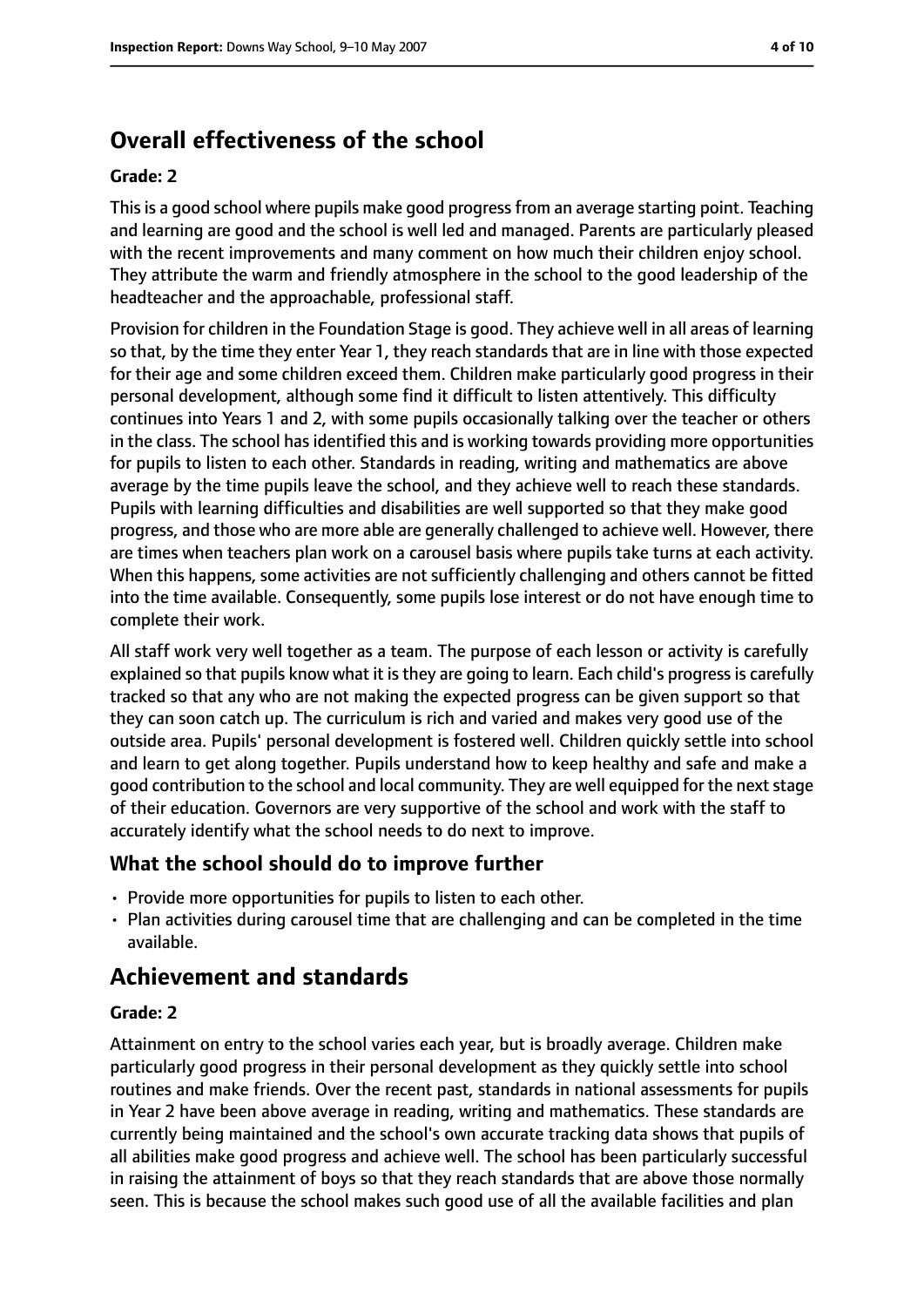activities that are particularly well suited to the way boys learn. As a result, boys achieve as well as the girls.

## **Personal development and well-being**

#### **Grade: 2**

Pupils' personal development, including the spiritual, moral, social and cultural aspects is good. Pupils understand about keeping healthy and know that eating fruit is 'good for your heart and keeps you fit'. Many enjoy the early morning physical activities designed to get the day started in an energetic fashion. The school council is very proud of the part they played in providing a scooter park so that children can scoot or cycle to school on a regular basis. They know that their views are listened to and their ideas taken seriously. Pupils are keen to raise money for local and national charities and have many letters of thanks for their efforts. School assemblies are used well so that pupils can reflect and celebrate the successes of others. Behaviour in school is generally good, although there are times when pupils do not listen attentively in class. They are too keen to call out and talk over others and have not yet fully realised that there is a need to listen to what other people have to say. Relationships throughout the school are very good and this contributes to the good progress that all pupils make. Music is used very well to encourage the pupils to learn about other cultures. For example, they talk enthusiastically about different parts of America and what music you will find there. They say that they enjoy coming to school because 'everyone is friendly and learning is fun'.

## **Quality of provision**

## **Teaching and learning**

#### **Grade: 2**

Teaching and learning are good. Activities are planned successfully to meet the needs of all pupilsin the class, whatever their ability, and teaching assistants are used well to support pupils, some of whom have specific needs. The purpose of each activity is explained well and pupils are enthusiastic about learning. Good emphasis has been given to the way in which each child learns and teachers have organised some activities on a carousel basis. This generally works well as each child has an opportunity to experience every activity. However, there are occasions when some activities are not challenging enough, or there is too much planned and pupils do not always get the opportunity to complete a task. Pupils themselves report that they know how well they are doing because their teachers tell them and let them know how they can improve their work.

#### **Curriculum and other activities**

#### **Grade: 2**

The school provides a rich curriculum. Very good use is made of the exceptional grounds and facilities so that as much learning as possible can take place outdoors. This is especially important for some of the boys who really enjoy exploring and learning outside the classroom. Subjects are linked well so that pupils experience a wide range of activities on topics that are relevant and interesting to them. The programme for pupils' personal development is good and time is allocated in class so that they can discuss issues that worry them and explore ideas such as people or things the care about. There is a reasonable range of out of school activities. Pupils take part in some sporting activities, including keep fit, football and martial arts. However,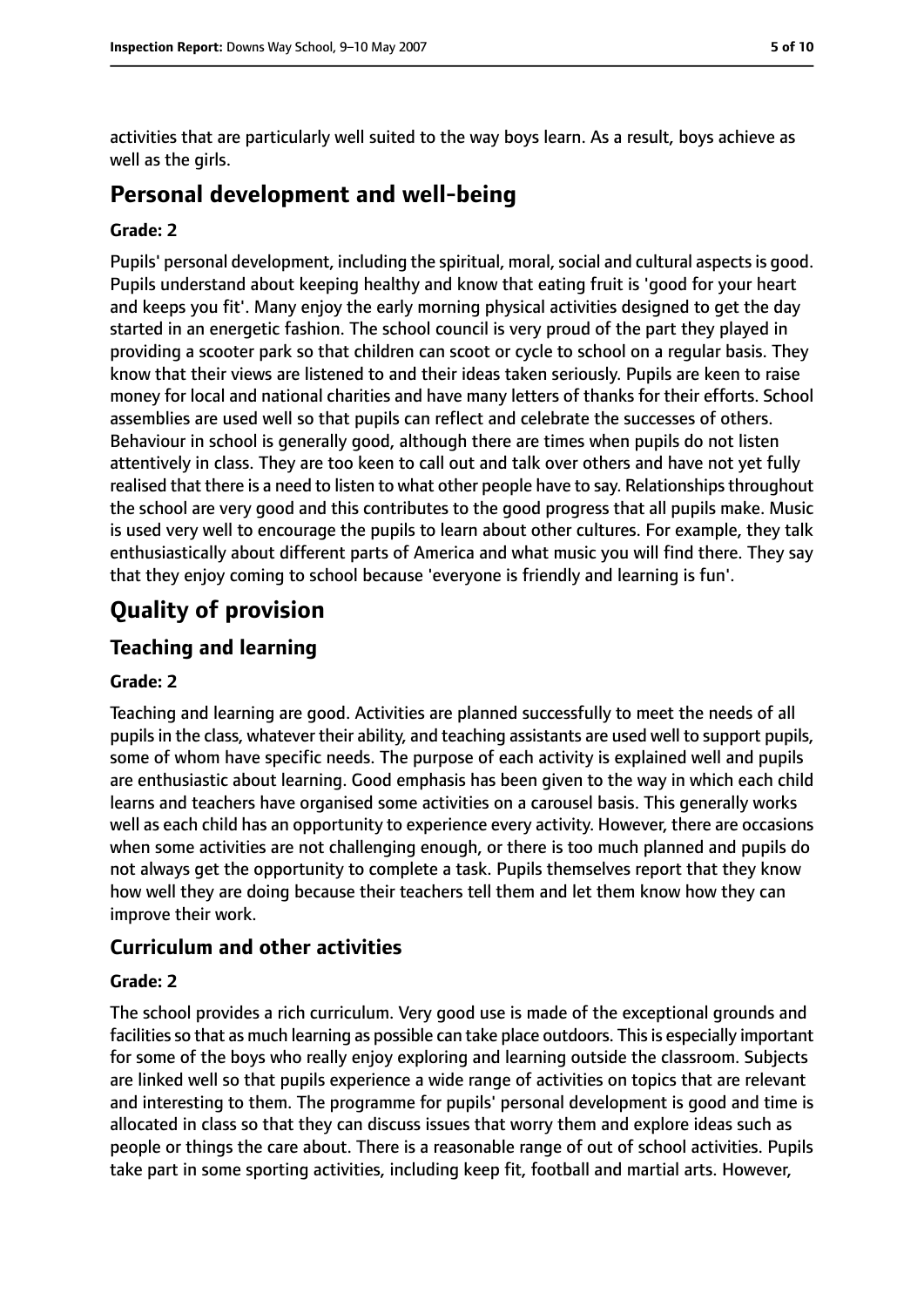some girls think that there are too few activities for them, despite the school offering these in the past and there being too few who attended.

#### **Care, guidance and support**

#### **Grade: 2**

The school provides good care, guidance and support for pupils. It is safe and pupils know that there is someone they can go to if they have a problem. Child protection procedures are robust. The school has very good tracking systems in place that charts each child's progress from the time they enter in the Foundation Stage. This system also tracks some aspects of personal development so that pupils who are experiencing behaviour difficulties can be monitored. There is currently no tracking of pupils' speaking and listening skills and, as a consequence, staff have no way of checking pupils' progress in these areas. Staff are very caring and they know the children well and support is given whenever it is needed. Pupils with learning difficulties and disabilities have their needs accurately assessed and outside agencies, such as speech therapists, are used effectively to support pupils.

## **Leadership and management**

#### **Grade: 2**

Leadership and management are good. The headteacher provides strong, calm leadership that is much admired by the pupils and parents. All staff work together very well to ensure that pupils make good progress and achieve well. The governors are very supportive of the school and understand its strengths and areas that need to be developed. Many governors visit the school regularly and report back to the governing body so that all are well informed. Together the staff and governors have made a realistic evaluation of the work of the school and have accurately identified the areas that need improving. However, the plans for further improvement are lengthy and do not sufficiently prioritise what needs to be carried out first. There has been good improvement since the last inspection. High standards have been maintained and the number of pupils reaching the higher levels has increased. Behaviour has improved and parents comment on the recent improvements. The school has good capacity to improve further.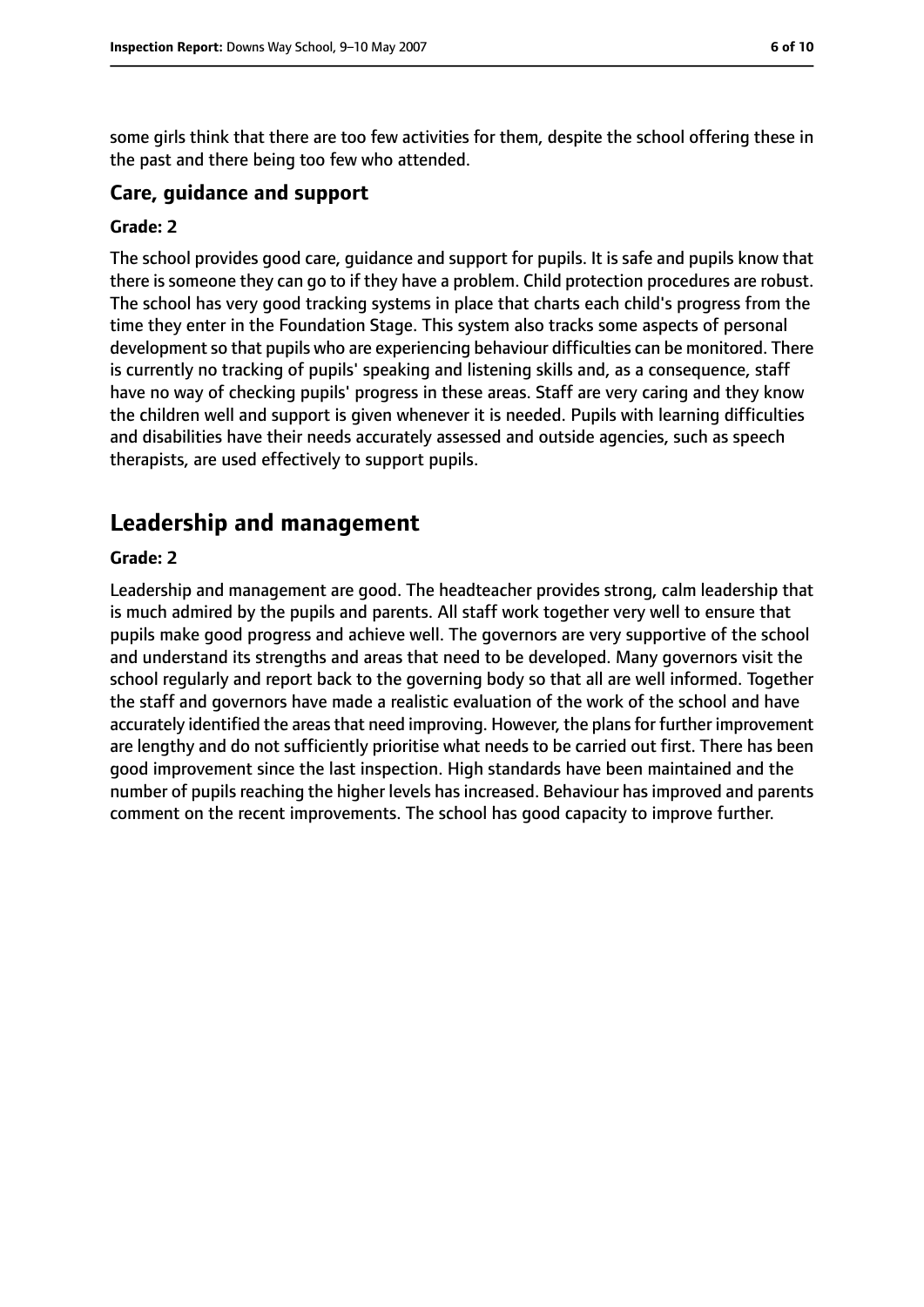**Any complaints about the inspection or the report should be made following the procedures set out in the guidance 'Complaints about school inspection', which is available from Ofsted's website: www.ofsted.gov.uk.**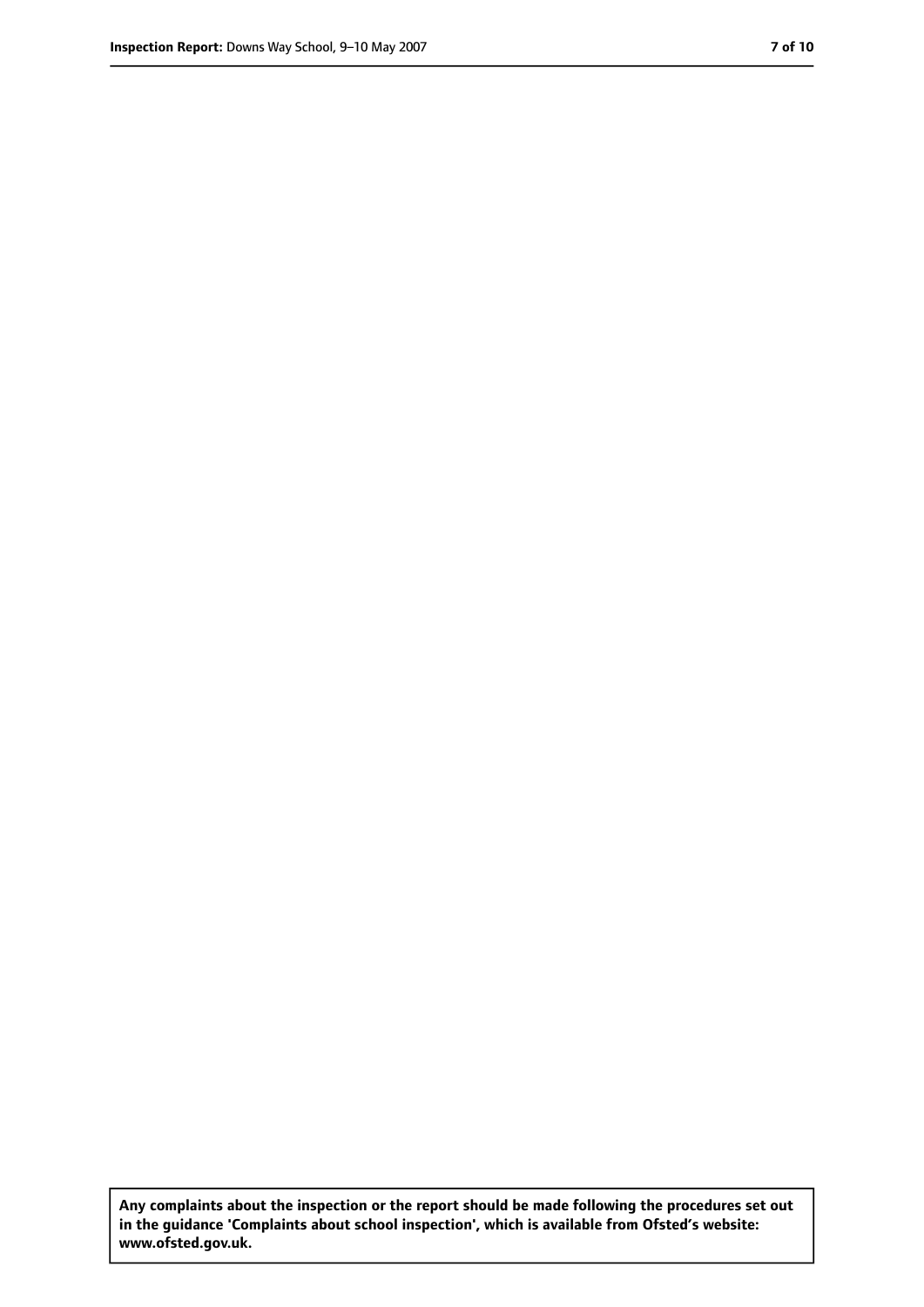#### **Annex A**

# **Inspection judgements**

| Key to judgements: grade 1 is outstanding, grade 2 good, grade 3 satisfactory, and grade 4 $\,$ | <b>School</b>  |
|-------------------------------------------------------------------------------------------------|----------------|
| inadequate                                                                                      | <b>Overall</b> |

## **Overall effectiveness**

| How effective, efficient and inclusive is the provision of education, integrated<br>care and any extended services in meeting the needs of learners? |     |
|------------------------------------------------------------------------------------------------------------------------------------------------------|-----|
| How well does the school work in partnership with others to promote learners'<br>well-being?                                                         |     |
| The quality and standards in the Foundation Stage                                                                                                    |     |
| The effectiveness of the school's self-evaluation                                                                                                    |     |
| The capacity to make any necessary improvements                                                                                                      |     |
| Effective steps have been taken to promote improvement since the last<br>inspection                                                                  | Yes |

## **Achievement and standards**

| How well do learners achieve?                                                                               |  |
|-------------------------------------------------------------------------------------------------------------|--|
| The standards <sup>1</sup> reached by learners                                                              |  |
| How well learners make progress, taking account of any significant variations between<br>groups of learners |  |
| How well learners with learning difficulties and disabilities make progress                                 |  |

## **Personal development and well-being**

| How good is the overall personal development and well-being of the<br>learners?                                  |  |
|------------------------------------------------------------------------------------------------------------------|--|
| The extent of learners' spiritual, moral, social and cultural development                                        |  |
| The behaviour of learners                                                                                        |  |
| The attendance of learners                                                                                       |  |
| How well learners enjoy their education                                                                          |  |
| The extent to which learners adopt safe practices                                                                |  |
| The extent to which learners adopt healthy lifestyles                                                            |  |
| The extent to which learners make a positive contribution to the community                                       |  |
| How well learners develop workplace and other skills that will contribute to<br>their future economic well-being |  |

## **The quality of provision**

| How effective are teaching and learning in meeting the full range of the<br>learners' needs?          |  |
|-------------------------------------------------------------------------------------------------------|--|
| How well do the curriculum and other activities meet the range of needs<br>and interests of learners? |  |
| How well are learners cared for, quided and supported?                                                |  |

 $^1$  Grade 1 - Exceptionally and consistently high; Grade 2 - Generally above average with none significantly below average; Grade 3 - Broadly average to below average; Grade 4 - Exceptionally low.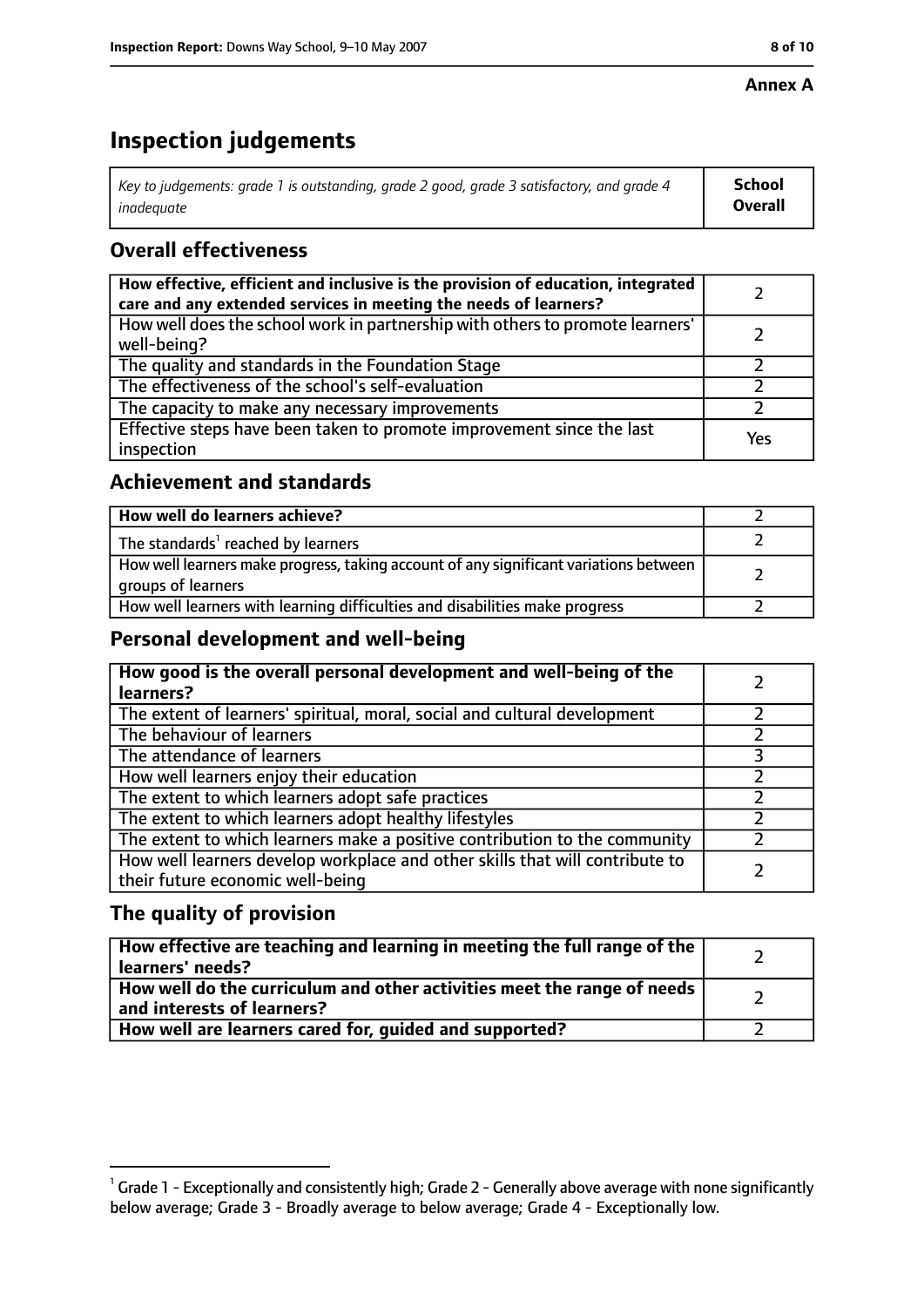# **Leadership and management**

| How effective are leadership and management in raising achievement<br>and supporting all learners?                                              |            |
|-------------------------------------------------------------------------------------------------------------------------------------------------|------------|
| How effectively leaders and managers at all levels set clear direction leading<br>to improvement and promote high quality of care and education |            |
| How effectively performance is monitored, evaluated and improved to meet<br>challenging targets                                                 |            |
| How well equality of opportunity is promoted and discrimination tackled so<br>that all learners achieve as well as they can                     |            |
| How effectively and efficiently resources, including staff, are deployed to<br>achieve value for money                                          | フ          |
| The extent to which governors and other supervisory boards discharge their<br>responsibilities                                                  |            |
| Do procedures for safequarding learners meet current government<br>requirements?                                                                | <b>Yes</b> |
| Does this school require special measures?                                                                                                      | No         |
| Does this school require a notice to improve?                                                                                                   | No         |